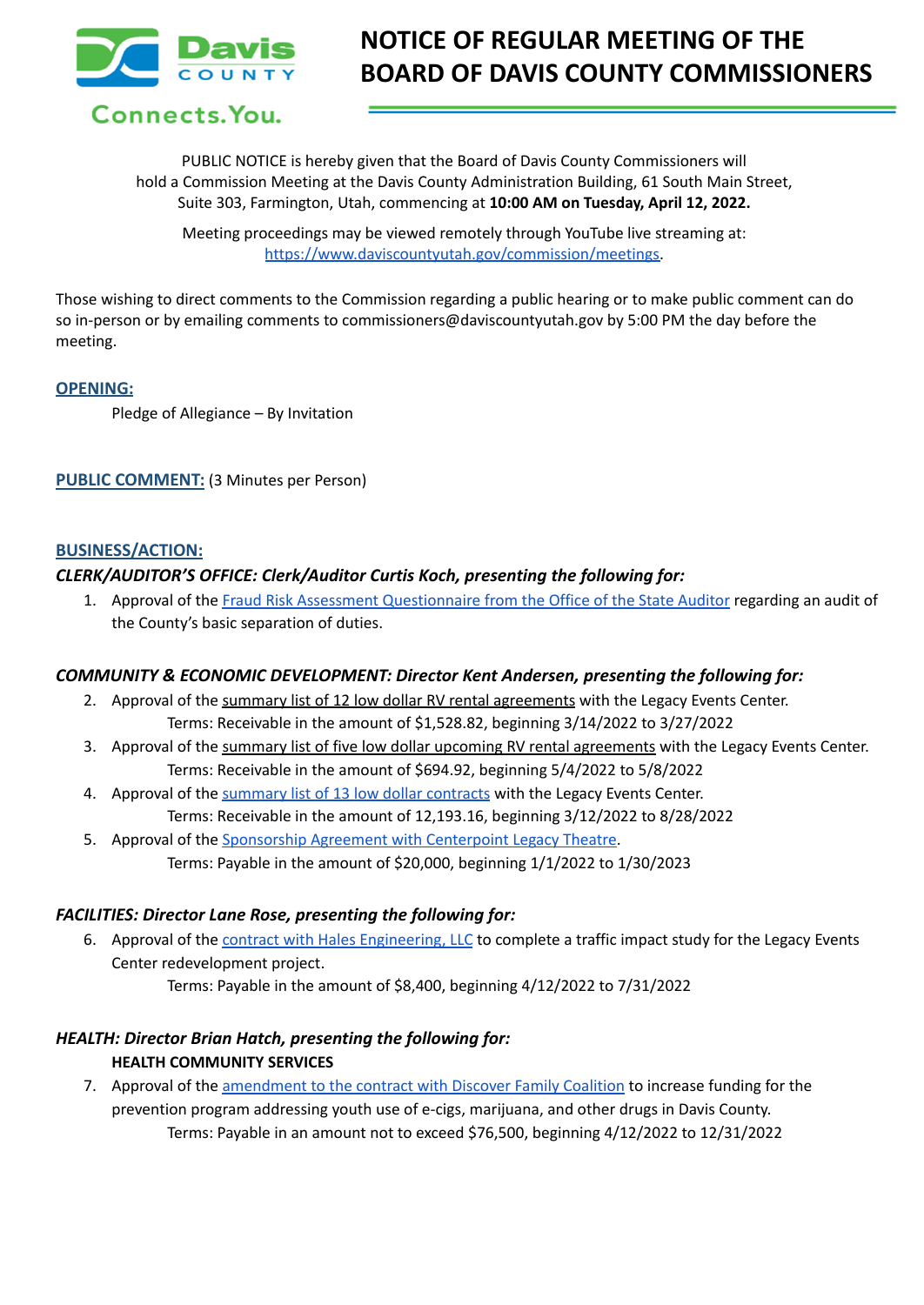## **HEALTH ENVIRONMENTAL SERVICES**

- 8. Approval of the Memorandum of [Understanding](https://drive.google.com/file/d/1hwlPGEoZhYrKpss6IJnixOAnNwIW8pmX/view?usp=sharing) (MOU) with Wasatch Peak Academy to reimburse the allowable cost for portable high-efficiency particulate air (HEPA) fan/filtration systems or other small items allowing for improved air circulation using funds received from the CARES Act to assist the school district. Terms: Payable in an amount not to exceed \$4,022.97, beginning 4/12/2022 to 12/31/2022
	- **HEALTH SENIOR SERVICES**
- 9. Approval of the contract with Assured [Independence,](https://drive.google.com/file/d/1YhQojoF9dX9yuOPM1m4-sXKgxGB00skg/view?usp=sharing) LLC to provide needed services for clients from approved providers.
	- Terms: Payable in various amounts based on services provided, beginning on the date of the last signature to 6/30/2023

# *SHERIFF'S OFFICE: Chief Deputy Andy Oblad, presenting the following for:*

- 10. Approval of the Training Reimbursement Agreement with Vanessa Lovena Buehner for Special Functions Officer (SFO) and Basic Corrections Officer (BCO) certification.
	- Terms: Payable in the amount of \$13,560, beginning on the date of graduation from the academy, ending two years from that date
- 11. Approval of the Training Reimbursement Agreement with Michael Wayne Boone for Special Functions Officer (SFO) and Basic Corrections Officer (BCO) certification.
	- Terms: Payable in the amount of \$13,560, beginning on the date of graduation from the academy, ending two years from that date
- 12. Approval of the Training Reimbursement Agreement with Eddie J List for Law Enforcement Officer (LEO) certification.

Terms: Payable in the amount of \$13,030, beginning on the date of graduation from the academy, ending two years from that date

13. Approval of the contract with the Utah [Department](https://drive.google.com/file/d/1v-RiH6OVWK2c9wmH0SkQP9pah-cBl5Yc/view?usp=sharing) of Health to detect and mitigate the spread of COVID-19 within the confinement facility.

Terms: Receivable in the amount of \$317,080.72, beginning 4/1/2022 to 7/31/2024

14. Approval of the Release of Liability, Waiver of Rights, and Participant Agreement (Participant 1) for the Secure Continuous Remote Alcohol Monitoring (SCRAM) program.

Terms: Receivable in a varied amount based on used tests and monitoring fees, beginning 4/12/2022

15. Approval of the Release of Liability, Waiver of Rights, and Participant Agreement (Participant 2) for the Secure Continuous Remote Alcohol Monitoring (SCRAM) program.

Terms: Receivable in a varied amount based on used tests and monitoring fees, beginning 4/12/2022

# **BOARD OF EQUALIZATION**

- 1. Opening
- 2. *Clerk/Auditor Curtis Koch presents:* April 12, 2022 Property Tax Register
- 3. Adjournment